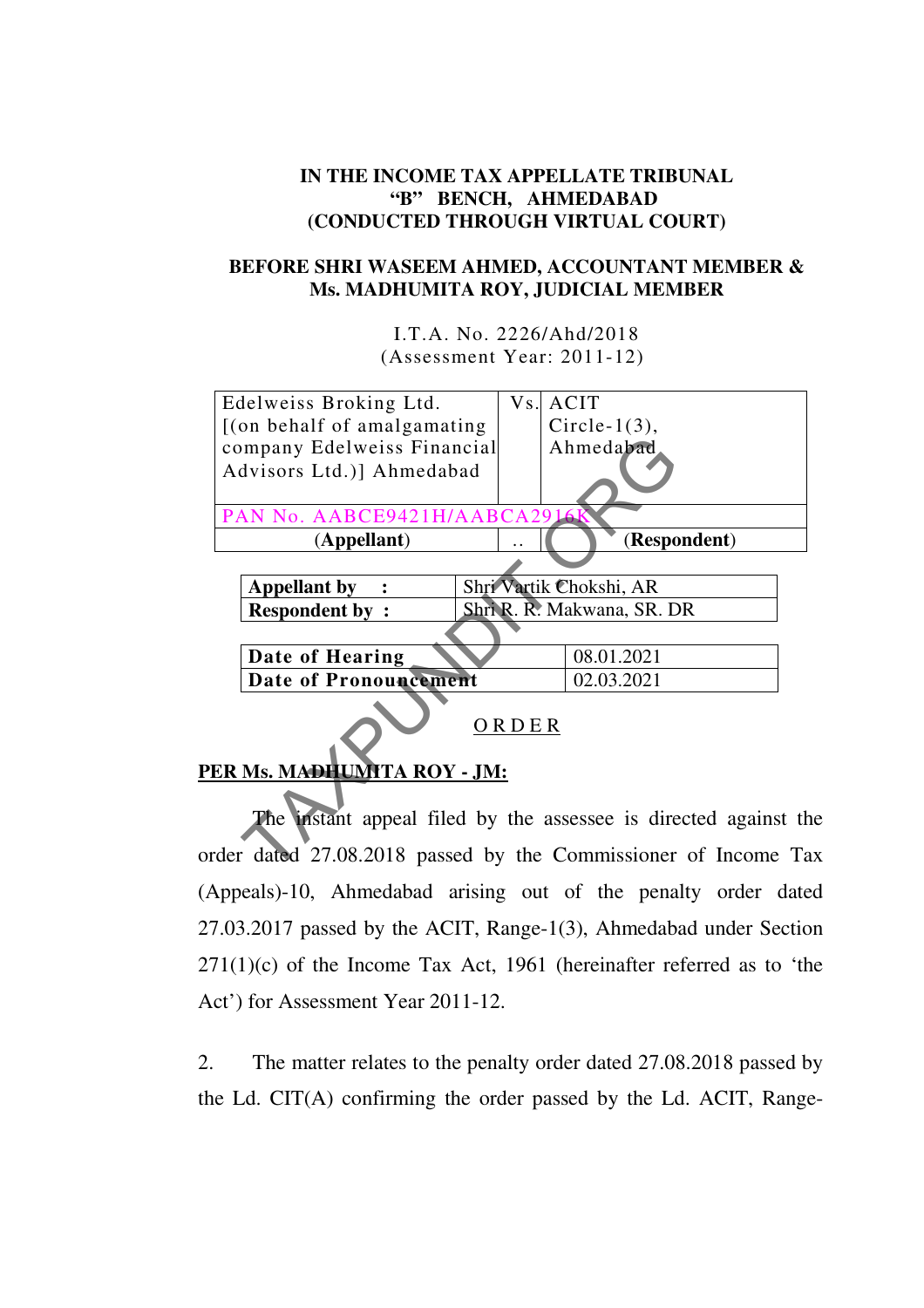1(3), Ahmedabad dated  $27.03.2017$  under Section  $271(1)(c)$  of the Act, levying penalty of Rs. 17,86,440/-.

3. The brief facts leading to the case is this the M/s. Edelweiss Financial Advisors Ltd. having PAN No. AABCA2916K in short 'EFAL' has been amalgamated with Edelweiss Broking Limited having PAN No. AABCE9421H in short 'EBL' by and under the order passed by the Hon'ble High Court at Gujarat dated 17.10 2014 with effect from 01.10.2013. The said fact of amalgamation was brought to the notice of the revenue on 16.03.2015 by the appellant without consideration of which the Ld. AO passed the order of penalty under Section  $271(1)(c)$ 27.03.2017 imposing penalty of Rs. 17,86,440/- which was, in turn, confirmed by the Ld. CIT(A). No. AABCE9421H in short EBL by and under<br>e Hon'ble High Court at Gujarat dated 17.10.2014<br>0.2013. The said fact of amalgamation was brough<br>evenue on 16.03.2015 by the appellant without<br>the Ld. AO passed the order of penal

4. The crux of the case made out by the appellant and the submission made by the Ld. AR on the preliminary issue of maintainability is this that one the company is amalgamated with another it loses its original identity and proceeding cannot be continued in the earlier name rather it is the settled principle of law that the proceeding has to continue in the name of the amalgamated company and order can only be passed in the new name as Edelweiss Broking Limited, the appellant company before us. In support of the contention made by the Ld. AR, he has relied upon the judgment passed by the Coordinate Bench in the matter of Intas Lifesciences vs. ACIT in ITA Nos. 677 & 678/Ahd/2019 for A.Ys. 2013- 14 & 2014-15. He has further relied upon the judgment passed by the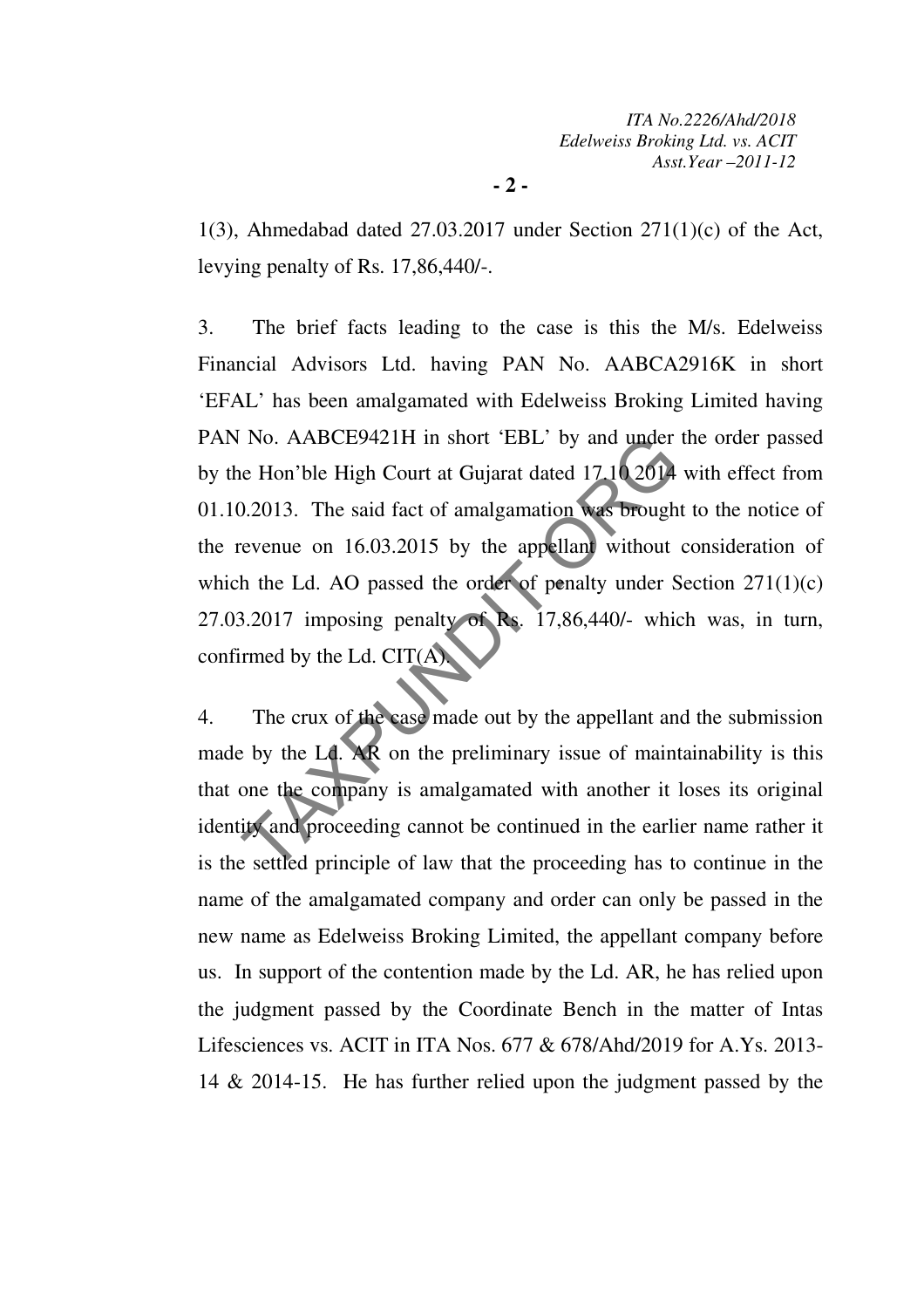Hon'ble Supreme Court in the case of PCIT vs. Maruti Suzuki India Limited reported in 416 ITR 613.

**- 3 -** 

5. We have heard the respective parties and we have also perused the relevant materials available on record.

6. It appears that the fact of amalgamation of the earlier company namely Edelweiss Financial Advisors Limited (EFAL) with the new company namely Edelweiss Broking Limited (EBL) by and under the order dated 17.10.2014 passed by the Hon'ble Gujarat High Court with effect from 01.10.2013, the amalgamating company i.e. EFAL stood dissolved from the date on which that amalgamation/transfer took effect and, thus, ceased to exist in the eyes of law, fact of which has been made known to the revenue as the said fact is reflecting at paragraph 2.2 at Page of the appellate order impugned before us. The appellant, as it further appears from the order impugned, vehemently made objection in regard to the penalty proceeding initiated and continued by the revenue in the name of the erstwhile company. The AO has no jurisdiction to levy penalty and/or to pass order in the hands of EFAL as it has become a non-existent entity. As submitted by the Ld. AR that the issuance of notice under Section 148 of the Act admittedly issued upon the dissolved company which is neither permissible in the eyes of law. Example 11 Edelweiss Financial Advisors Limited (EFA)<br>
2013) no any namely Edelweiss Broking Limited (EBL) b<br>
1 dated 17.10.2014 passed by the Hon ble Gujarat<br>
1 from 01.10.2013, the amalgamating company is<br>
1 lved from th

7. In fact, the Ld. DR has failed to draw our attention to any provision under the Income Tax Act, supporting such issuance or orders on the non-existent entity. In fact, the assessment proceedings for the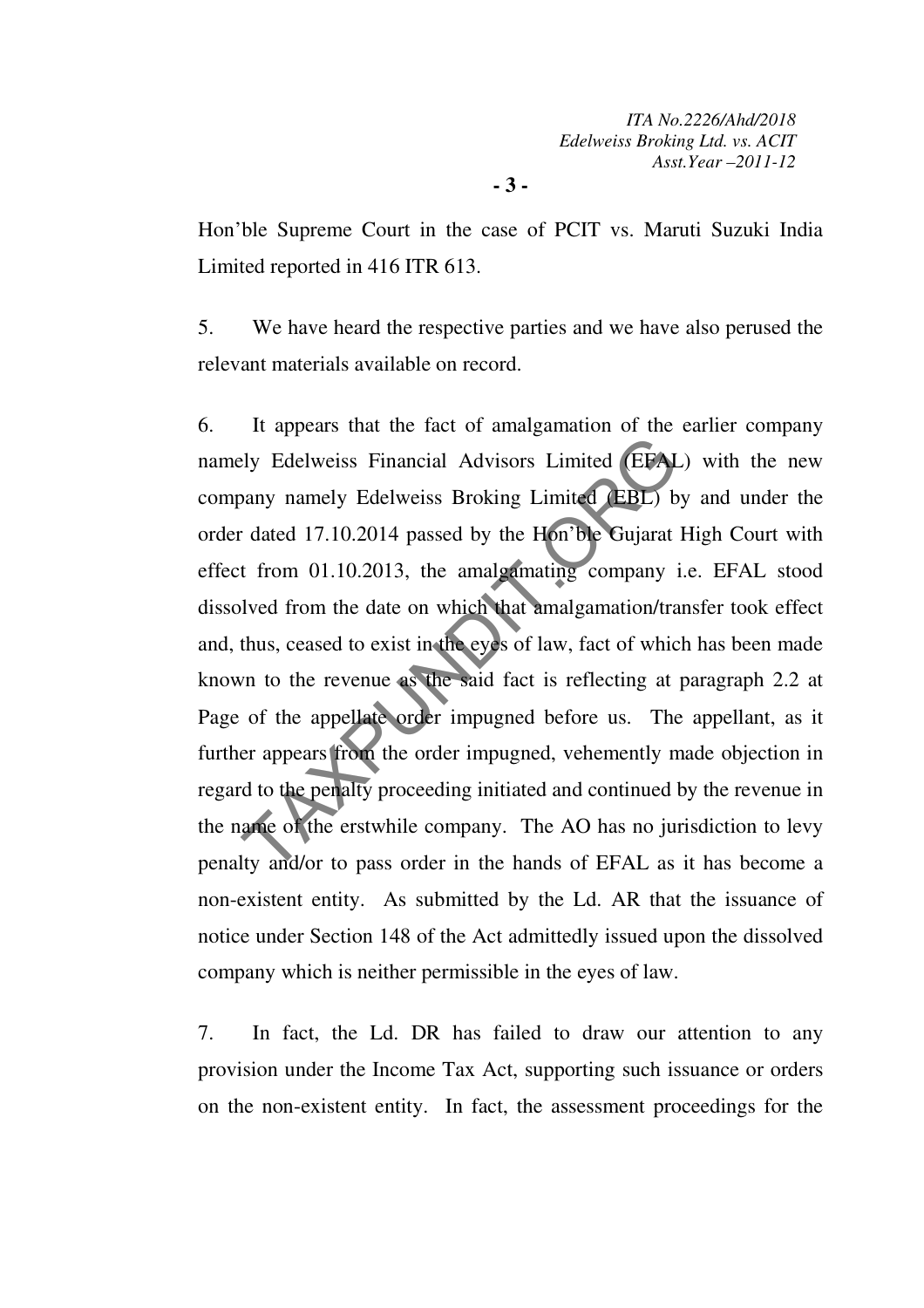**- 4 -** 

Assessment Year 2010-11 to 2013-14 have also been conducted by the concerned AO in the hands of the then amalgamated company i.e. EFAL after considering income and expenses of amalgamating company Edelweiss Stock Broking Ltd. (ESBL) in view of merger of Edelweiss Stock Broking Ltd. (ESBL) into Edelweiss Financial Advisors Ltd. (EFAL). Similarly in view of merger EFAL into EBL with effect from 01.10.2013 i.e. the pointed date of effect of merger, the penalty proceeding under Section 271(1)(c) must have been continued only in the hands of the amalgamated company i.e. Edelweiss Broking Limited as Edelweiss Financial Advisors Limited became a non-existent company from the date as envisaged under the scheme of amalgamation approved by the Hon'ble High Court of Gujarat on 01.10.2013. 0.2013 i.e. the pointed date of effect of mergeding under Section 271(1)(c) must have been contrary is of the amalgamated company i.e. Edelweiss Broweiss Financial Advisors Limited became a non-eleadure as envisaged under

8. In this regard, we have also considered the judgment passed by the Coordinate Bench in the matter of Intas Lifesciences vs. ACIT being ITA No. 677&678/Ahd/2019 for A.Y. 2013-14 & 2014-15. It further appears that the judicial pronouncement relied upon by the Ld. AR passed by the Hon'ble Apex Court in the case of PCIT vs. Maruti Suzuki India Limited has also been taken into consideration while deciding the issue in favour of the assessee. In the said case of Maruti Suzuki India Limited, on 29.01.2013 a scheme for amalgamation of SPIL and MSIL was approved by the Hon'ble High Court with effect from 01.04.2012 in terms of which all liabilities and duties of the transferor company stood transferred to the transferee company and the transferor company stood dissolved without winding up. The scheme stipulated that the order of amalgamation would not be construed as an order granted exemption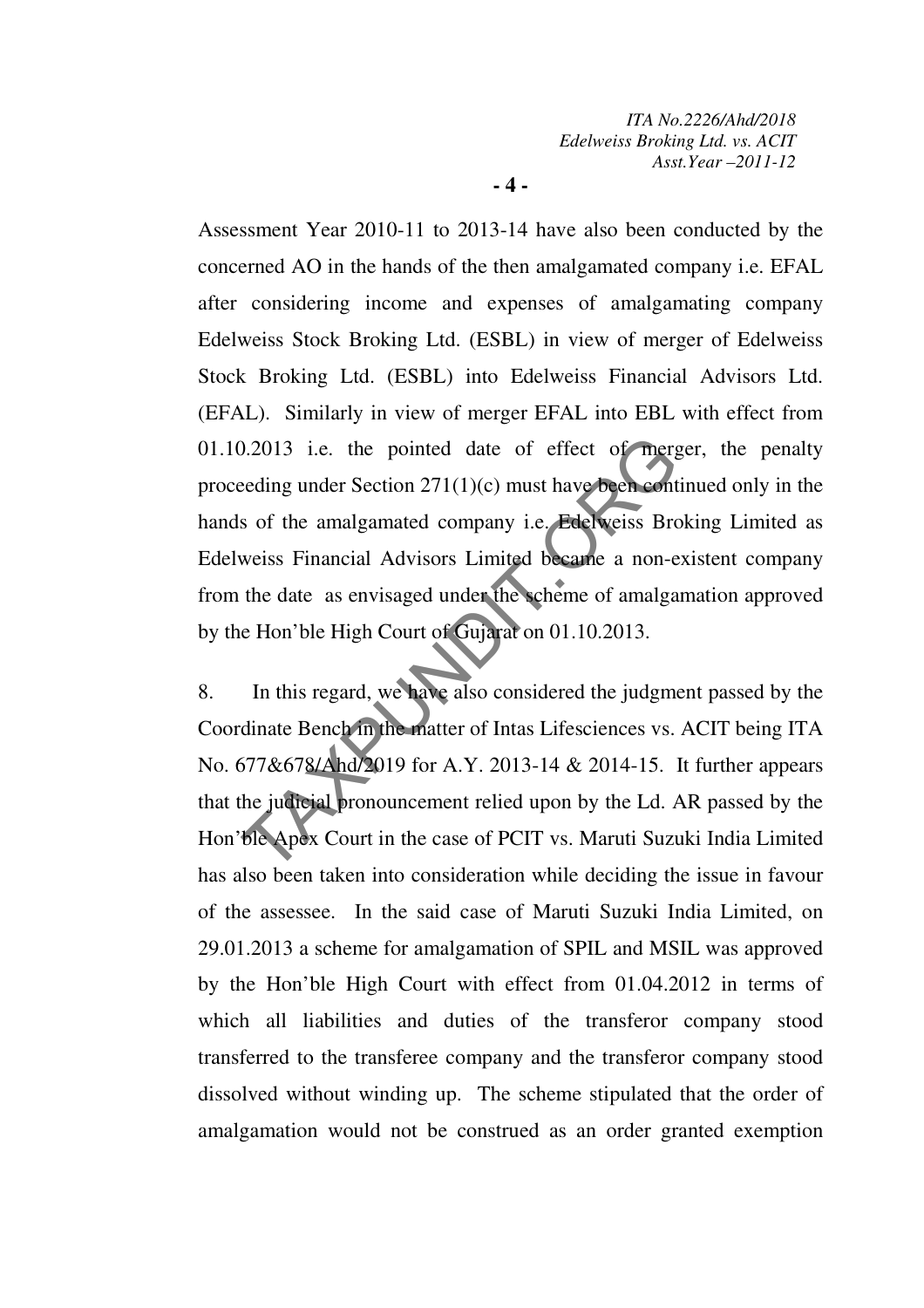*ITA No.2226/Ahd/2018 Edelweiss Broking Ltd. vs. ACIT Asst.Year –2011-12*

**- 5 -** 

from the payment of stamp duty or taxes or any other charges, if any, payable in accordance with law. The MSIL participated in the assessment proceeding of erstwhile amalgamating entity i.e. SPIL through its authorized representative. But the final assessment order passed on 31.10.2016 was in the name of the erstwhile entity i.e. SPIL which already amalgamated with MSIL. The objection of the assessee that assessment order passed in the name of the non-existent company is void ab initio has been accepted by the Ld. Tribunal which was upheld by the Hon'ble High Court and finally by the Hon'ble Apex Court. While holding the said assessment order a nullity as the same was in the name of non-existent company per se the Hon'ble Apex Court has been pleased to observe as follows: assessment order passed in the name of the non-exi<br>ab initio has been accepted by the Ld. Tribunal w<br>ne Hon'ble High Court and finally by the Hon'l<br>e holding the said assessment order a nullity as the<br>e of non-existent co

*""33. In the present case, despite the fact that the assessing officer was informed of the amalgamating company having ceased to exist as a result of the approved scheme of amalgamati n, the jurisdictional notice was issued only in its name. The basis on which jurisdiction was invoked was fundamentally at odds with the legal principle that the amalgamating entity ceases to exist upon the approved scheme of amalgamation. Participation in the proceedings by the appellant in the circumstances cannot operate as an estoppel against law. This position now holds the field in view of the judgment of a co-ordinate Bench of two learned judges which dismissed the appeal of the Revenue in Spice Enfotainment (supra) on 2 November 2017. The decision in Spice Enfotainment has been followed in the case of the respondent while dismissing the Special Leave Petition for AY 2011-2012. In doing so, this Court has relied on the decision in Spice Enfotainment (supra).* 

*34. We find no reason to take a different view. There is a value which the court must abide by in promoting the interest of certainty in tax litigation. The view which has been taken by this Court in relation to the respondent for AY 2011- 12 must, in our view be adopted in respect of the present appeal which relates to AY 2012-13. Not doing so will only result in uncertainty and displacement of settled expectations. There is a significant value which must attach to observing the requirement of consistency and certainty. Individual affairs are conducted and business decisions are made in the expectation of consistency, uniformity and certainty. To detract from those principles is neither expedient nor desirable.""*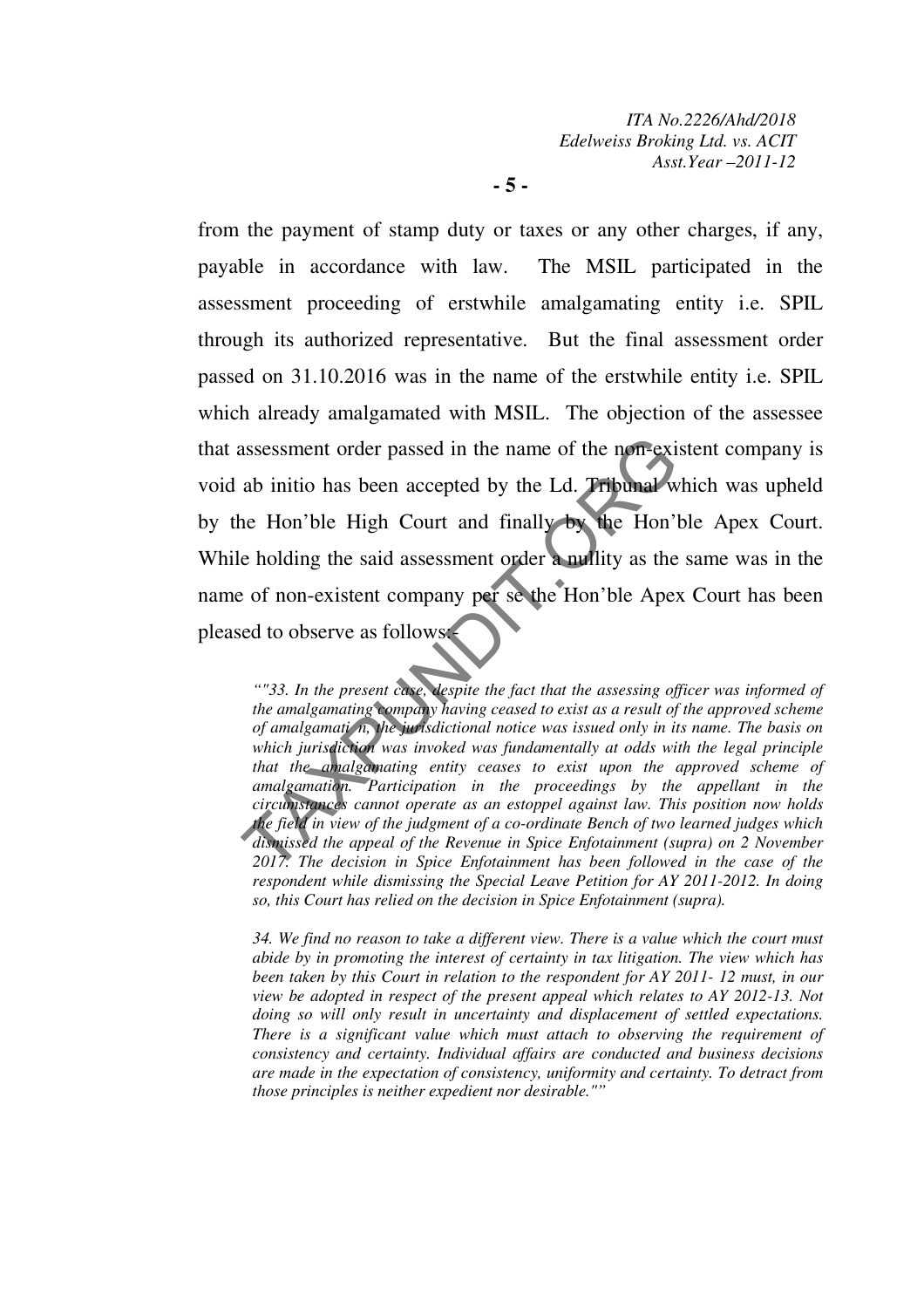*ITA No.2226/Ahd/2018 Edelweiss Broking Ltd. vs. ACIT Asst.Year –2011-12*

**- 6 -** 

 We have further carefully considered the judgment passed by the Coordinate Bench wherein it appears that the judgment passed by the Hon'ble Apex Court in the case of PCIT vs. Maruti Suzuki India Limited and the judgment of Delhi High Court in the case of CIT vs. Dimension Apparels P. Ltd. on the identical issue were taken into consideration. The relevant portion whereof is as follows:-

*"…In the case of Emerald Company Ltd., ITAT Kolka ta Bench has also dealt with similar situation after making reference to judgment of the Hon'ble Delhi High Court in the case of CIT Vs. Dimension Apparels P.Ltd 370 ITR 288 (Del) as well as*  decision of Hon'ble Delhi High Court in the case of Spice Entertainment Ltd. The *ITAT has also made reference to the decision of Hon'ble Karnataka High Court in the case of CIT Vs. Intel Technology Ltd. P. Ltd., 380 ITR 272 (Kar.). The Tribunal has held that action under section 263 is a jurisdictional action against an assessee. In the case of a company, the ld. Commissioner was required to issue a show cause notice against a juridical person contemplated in section 2(31) of the Income Tax Act and if a juridical person ceases to exist then it would not be construed as a person within the meaning of section 2(31) against whom any action can be taken. The Commissioner would not assume proper jurisdiction and such type of defect would*  not be cured with help of section 292B of the Act, because it is not a procedural *irregularity which could be cured. We also note that this Tribunal in the case of Snowhill Agencies Pvt. Ltd. Vs. Pr. CIT bearing ITA No. 1775/AHD/2019 vide order dated 21-1-2020 involving identical facts and circumstances has decided the issue in favour of th assessee. In view of above, we note that the assessment framed under section 143(3) r.w.s. 92CA of the Act is not sustainable. Hence the additional ground of appeal of the assessee is allowed."*  "...In the case of Emerald Company Ltd., ITAT Kolka ta Berc<br>similar situation after making reference to judgment of the Hon<br>in the case of CIT Vs. Dimension Apparels P.Ltd 570 ITR.<br>decision of Hon ble Delhi High Court in

 Hence, respectfully relying upon the ratio laid down by the Hon'ble Apex Court as discussed above and the judgment passed by the Coordinate Bench following such ratio we find that the order of penalty passed by the revenue on a non-existing company is not sustainable in the eyes of law. The same is void ab initio and liable to be quashed. Hence, we quash the entire proceeding. The penalty is, therefore, is hereby deleted. Since legal issue on the point of maintainability of the penalty proceeding has been deciding in favour of the assessee we refrain